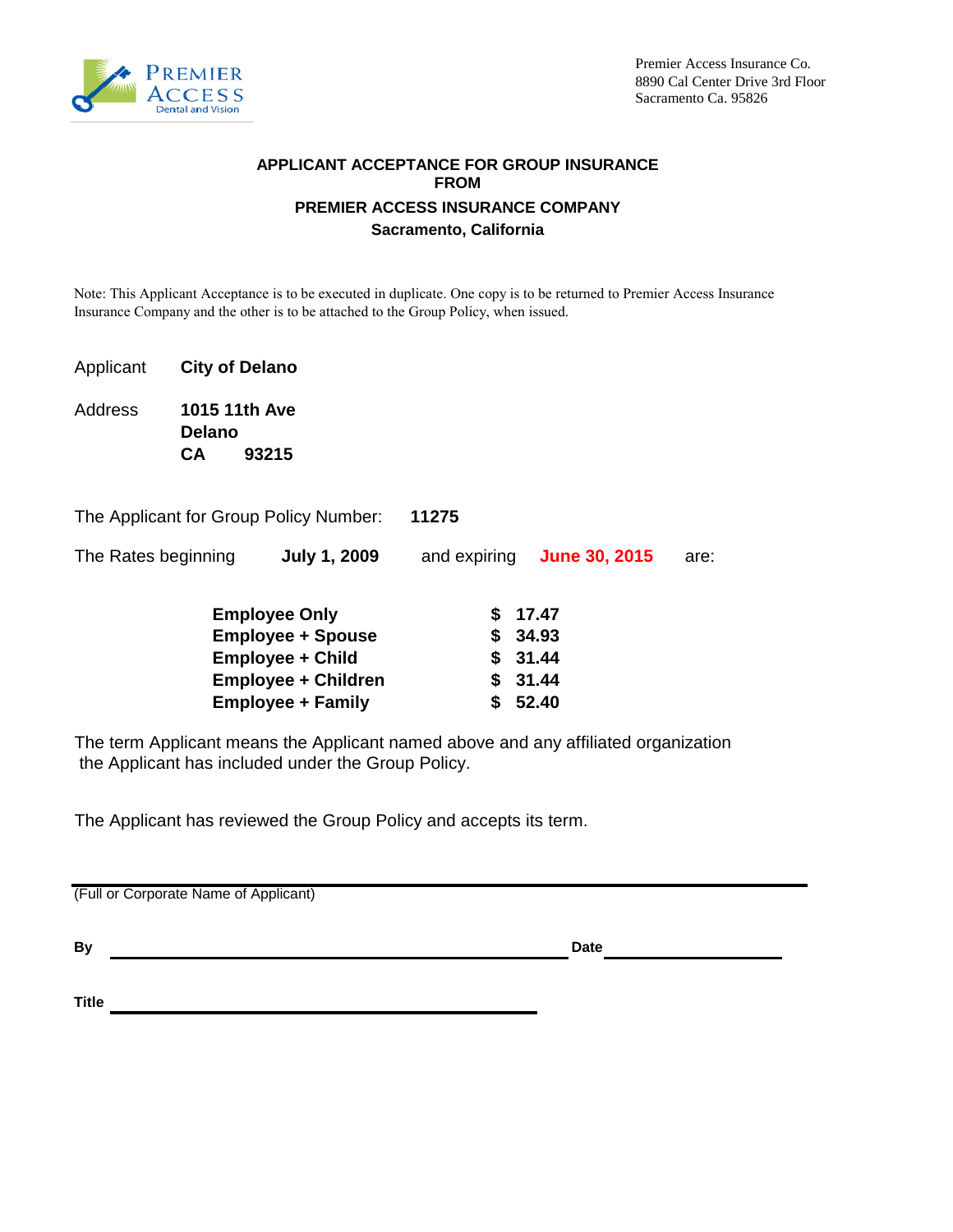

8890 Cal Center Drive 3rd Floor Sacramento Ca. 95826 Premier Access Insurance Co.

**Group Policy**

| Applicant                            | <b>City of Delano</b> |                     |
|--------------------------------------|-----------------------|---------------------|
| <b>Policy Number</b>                 | 11275                 |                     |
| Original Certificate Effective Date: |                       | <b>July 1, 2009</b> |
| Certificate Renewal Date             |                       | <b>July 1, 2015</b> |

We certify that the employees of the Employer (You) are insured in accordance with the terms of this Group Insurance Policy (the Policy), issued to the Employer by Us. All terms and benefits are described in the Plan Provisions and Schedule of Benefits sections of this document and the attached Certificate of Insurance. In case of conflict, the terms of the Policy will apply. Benefits may be modified by Certificate Riders which may provide greater or lesser benefits. Any Certificate Riders issued should be provided with the certificate.

Employees of the Employer will become insured on the effective date shown above, subject to the conditions contained in the Certificate.

This Policy replaces any and all Policies previously issued to You for insurance from Premier Access Insurance Company.

The Policy may be changed or canceled without the consent of covered Employees.

Please read Your Policy and Certificate carefully so that You will understand the coverage provided by this Policy.

Premier Access Insurance Company

Reza Abbaszadeh, DDS President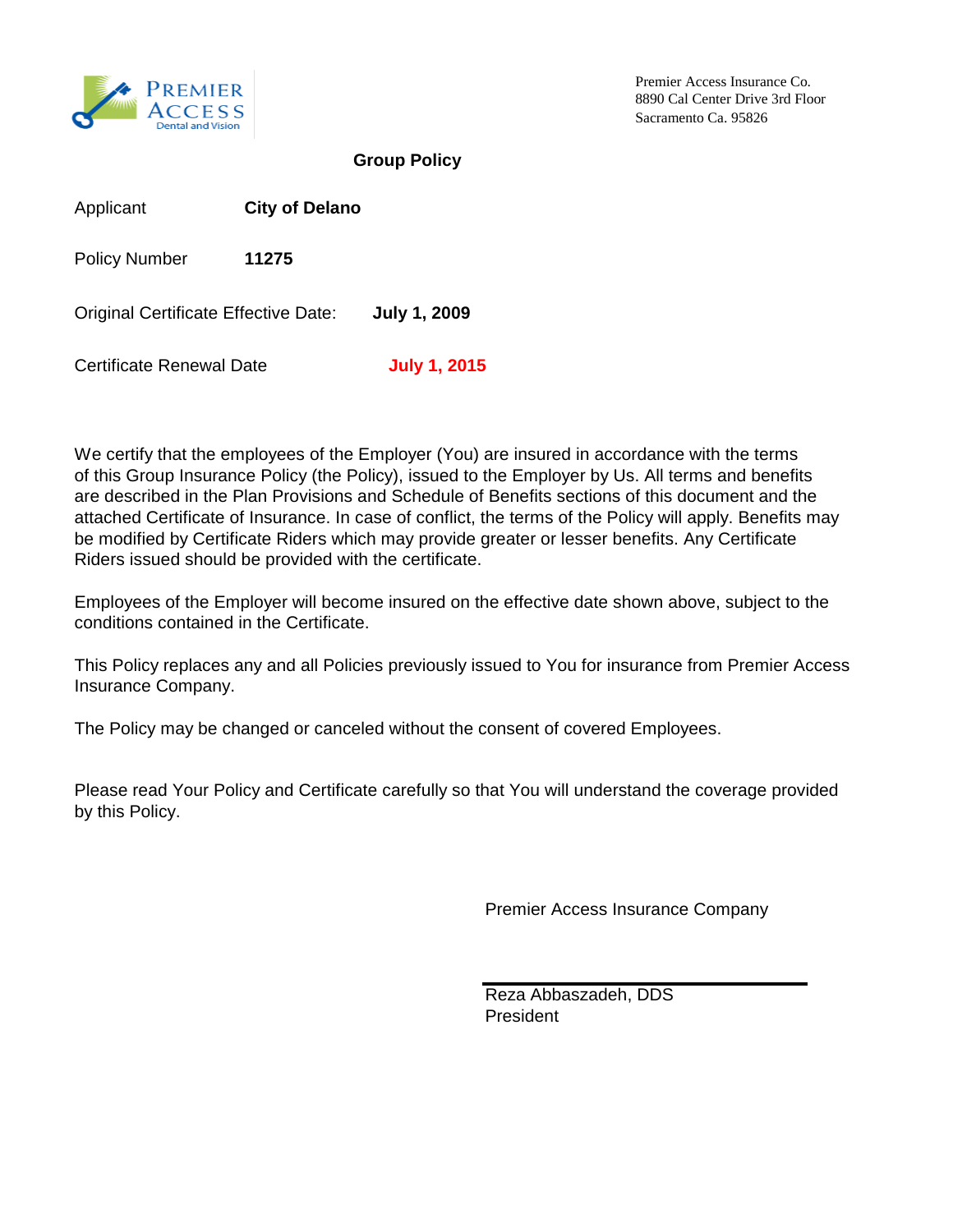

8890 Cal Center Drive 3rd Floor Sacramento Ca. 95826 Premier Access Insurance Co.

# **Group Policy**

| <b>Policy Number</b> | 11275 |
|----------------------|-------|
|                      |       |

## **Plan Provisions**

| <b>Eligible Categories</b><br>Full time Employees<br>Dependents                                                           | 40 hours per week<br>Work<br>Children to age 26.                                                                                    |  |  |  |
|---------------------------------------------------------------------------------------------------------------------------|-------------------------------------------------------------------------------------------------------------------------------------|--|--|--|
| <b>Domestic Partners</b>                                                                                                  | Meets criteria of Domestic Partner definition as approved by<br>City of Delano                                                      |  |  |  |
| <b>Commencement of Coverage</b>                                                                                           |                                                                                                                                     |  |  |  |
| <b>Current Employees</b>                                                                                                  | Effective date of the Policy, except for new hires within<br>hours<br>0                                                             |  |  |  |
| <b>New Hires</b>                                                                                                          | prior to the effective date<br>hours from the date of hire<br>Actual eligibility date following<br> 0                               |  |  |  |
| <b>Termination of Coverage</b>                                                                                            | Last day of the month in which the Employee ceases to be eligible under<br>group eligibility provisions                             |  |  |  |
| <b>Leave of Absence</b><br>Personal leave of absence                                                                      | Employees eligible to continue group coverage for<br>months while on<br>6<br>Employer approved temporary personal leave of absence. |  |  |  |
|                                                                                                                           |                                                                                                                                     |  |  |  |
| Medical leave of absence                                                                                                  | Employees eligible to continue group coverage for<br>months while on<br>6<br>Employer approved temporary medical leave of absence.  |  |  |  |
| <b>Employer Premium Contribution</b>                                                                                      | Employee<br>Dependent<br>100 %<br>75 %                                                                                              |  |  |  |
| months<br><b>Benefit Waiting Period of Type III Services:</b><br>$\Omega$<br>(waived for those with prior group coverage) |                                                                                                                                     |  |  |  |